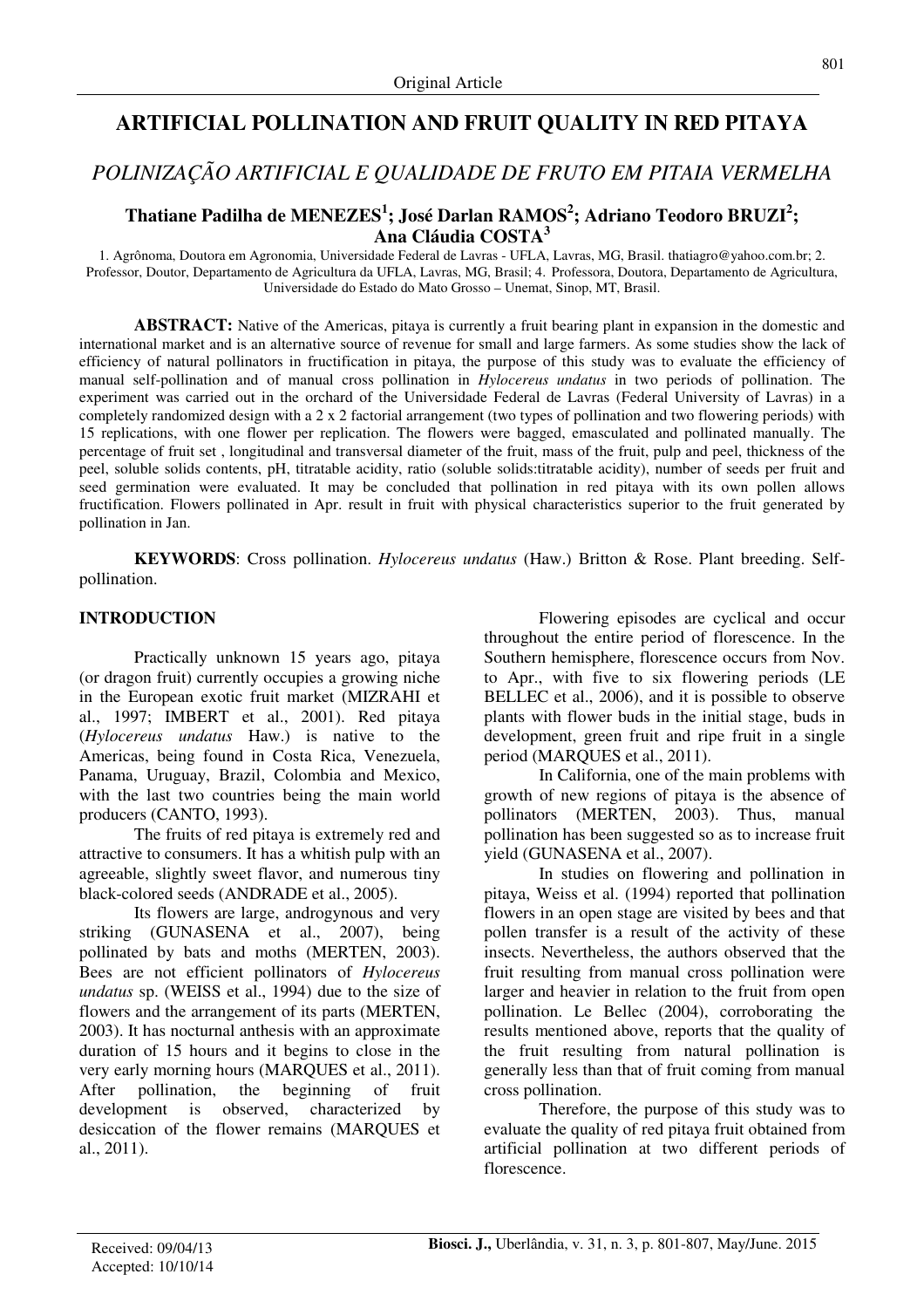#### **MATERIALS AND METHODS**

The experiment was conducted in the fruitgrowing sector of the Universidade Federal de Lavras, MG, Brazil, from Jan. to May 2012. The climate in the region is the Cwb type, mild temperate (mesothermal), according to the Köppen classification. The climatic data of the experimental period are presented in Figure 1.



**Figure 1.** Mean values corresponding the temperature (°C), humidity (%) and precipitation (mm) during the experimental period. Climatology station of the Department of Engineering of UFLA, Lavras, MG (2012).

To conduct the experiment, eight plants of red pitaya [*Hylocereus undatus* (Haw.) Britton & Rose] were used, at four years of age, at a spacing of 3.0 x 3.0 m, trained perpendicular to the soil on eucalyptus poles up to 1.80 m. Phylloclades were supported by a trellis type structure made of bamboo over the poles.

A completely randomized experimental design was used, with a 2 x 2 factorial arrangement (two pollination periods – Jan. and Apr., and two types of manual pollination – self-pollination and cross pollination), with 15 replication, with one flower per replication.

The flowers were bagged before anthesis with non-woven fabric bags, with dimensions of 0,40 x 0,22 m, when the flowers were approximately 0,18 m in length. On the morning following anthesis, the bags were removed from the flowers and the flowers were emasculated. To carry out self pollination, the pollen of the emasculated flower was placed on the stigma of that flower with the aid of a brush and the flower was once more bagged to avoid pollination by insects. For cross pollination, the procedure was similar; however, the pollen used was provided by random neighboring plants.

Assessment of percentage of fruit set was made fifteen days after pollination and those flowers

that were fertilized remained bagged until harvest of the ripe fruit, characterized by the red coloring of the peel.

After harvest of the fruit, its physical and chemical characteristics were assessed: mass of the fruit and mass of the pulp (using a digital balance and expressed in grams), transversal and longitudinal diameter of the fruit (by means of a digital caliper rule and expressed in mm), thickness of the peel (using a digital caliper rule and expressed in mm), titratable acidity (AT) (%) , pH, soluble solids content (SS) - ºBrix (by means of a digital refractometer), ratio (soluble solids:titratable acidity), number of seeds per fruit (estimated by one hundred seed count in an eight fruit sample), total weight of seeds per fruit (by means of a digital balance and expressed in grams). For laboratory analyses, a completely randomized design was used with 10 replications, with one fruit per replication.

The viability of seeds formed in fruits obtained by artificial pollination was studied through the germination percentage of the seeds produced at 10 days after seeding. The seeds were extracted from the fruit with the aid of a sieve and running water, up to removal of the mucilage. Then they were placed to dry in the shade for 48 hours. For assessment of germination, the seeds were placed in a gerbox container, kept in a chamber at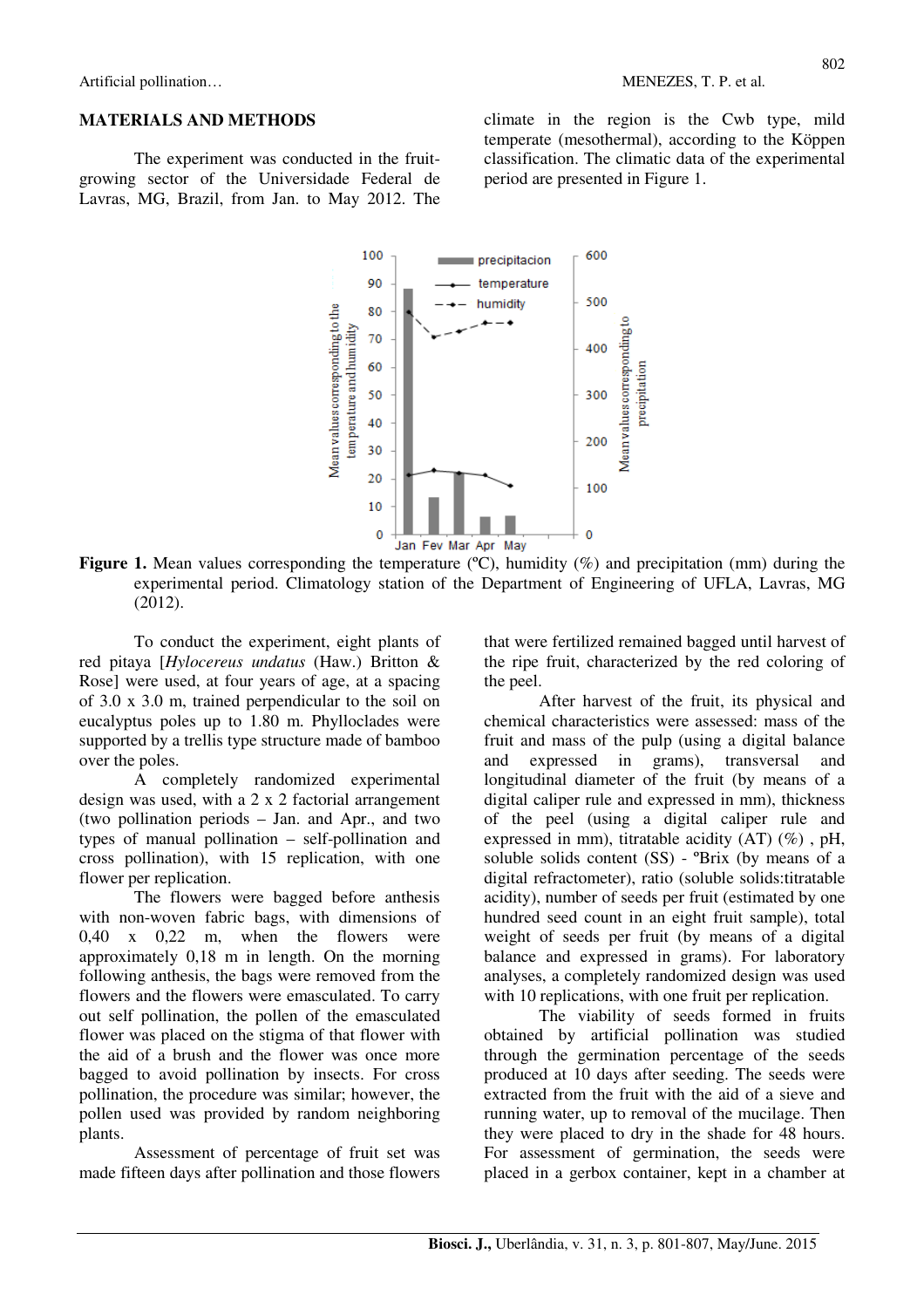constant temperature at 25ºC using paper as a substrate. A completely randomized experimental design was used with four replications of fifty seeds each.

The data obtained from the characteristics studied were submitted to analysis of variance and the mean values were compared by the Tukey test using the Sisvar program (Ferreira, 2000).

#### **RESULTS AND DISCUSSSION**

It may be observed that two types of pollination resulted in setting of fruit, however, in Apr. the percentage of fruit obtained is greater than that of January. Fruit set may possibly have been affected by the environmental conditions, since rainfall in Jan. was greater than in Apr., as shown in Figure 1, probably affecting the viability of the pollen grain.

In both pollination times, the fruit set was greatest through manual cross pollination, obtaining up to 93% fructification (Table 1). Weiss et al. (1994), studying breeding systems and type of pollination in *Hylocereus undatus*, obtained from 50% to 79.6% of fruit set in manually selfpollinated flowers. These authors had greater fruit setting through cross pollination of *Hylocereus* with clones of other species, achieving 100% fructification, and in flowers of *Hylocereu*s isolates, there was no fruit set.

**Table 1.** Fructification percentage of manually pollinated red pitaya flowers at two different periods of florescence. Lavras, 2012.

|                       | Type of manual    | Pollination time |      |  |
|-----------------------|-------------------|------------------|------|--|
| Source of variation   | pollination       | Jan.             | Apr. |  |
|                       | Self-pollination  | 66%              | 80%  |  |
| Fructification $(\%)$ | Cross-pollination | 73%              | 93%  |  |

As it was possible to obtain fruit by means of self-pollination, it may be inferred that there is no self-incompatibility for the clones evaluated. Nevertheless, a greater fruit setting rate was obtained by performing cross pollination.

It may be perceived that artificial pollination in red pitaya, using its own pollen, may be performed for the purpose of setting of fruit, and can substitute natural pollinizers. For Weiss et al. (1994), manual pollination may suitably be performed during the early morning hours, if economically possible. The authors also report that manual cross pollination results in high fruit setting, as well as obtaining heavier fruit in comparison with fruit from open pollination in *Hylocereus* spp.

S.V

Analyzing Table 2, it may be observed that the acidity and the ratio of the fruit were significantly affected by the type of pollination (P), time period of pollination (E) and by the interaction (P x E). For the germination percentage, there was no significance, neither for type of pollination nor for the time period of pollination. As for the characteristics of longitudinal and transversal diameter, mass of the pulp, mass of the peel and number of seeds, there was a significant effect from the time period of pollination, as well as from the interaction. Differences were observed only from the time period of pollination for the factors of mass of the fruit, thickness of the peel, soluble solids content and pH.

**Table 2.** Summary of analysis of variance for the characteristics of mass of the fruit (MF), mass of the pulp (MP), longitudinal diameter (DL), transversal diameter (DT), mass of the peel (MC), thickness of the peel (EC), number of seeds (NS), soluble solids content (SS), pH, titratable acidity (AT), ratio (SS/AT) and germination (GR) in red pitaya fruit manually pollinated at two different time periods. Lavras, 2012.

|              |     |             |             |                                                                                                  |                  |                       | Pr > Fc       |               |               |             |             |                  |      |
|--------------|-----|-------------|-------------|--------------------------------------------------------------------------------------------------|------------------|-----------------------|---------------|---------------|---------------|-------------|-------------|------------------|------|
|              | D.F | MF          | MP          | DL                                                                                               | DT               | МC                    | EC            | <b>NS</b>     | SS            | pH          | AT          | SS/AT            | GR   |
| Type of      |     | 0.08        | 0.29        | 0.05                                                                                             | 0.95             | 0.18                  | 0.08          | 0.04          | 0.20          | 0.08        | $0.0^{**}$  | $0.0^{**}$       | 0.60 |
| pollination  |     |             |             |                                                                                                  |                  |                       |               |               |               |             |             |                  |      |
| (P)          |     |             |             |                                                                                                  |                  |                       |               |               |               |             |             |                  |      |
| Time period  |     | $0.0^\circ$ | $0.0^\circ$ | $0.0\,$                                                                                          | $0.0^\circ$      | 0.0                   | $0.0^{\circ}$ | $0.0^{\circ}$ | $0.0^{\circ}$ | $0.0^\circ$ | $0.0^\circ$ | $0.00^{\degree}$ | 0.6  |
| (E)          |     |             |             |                                                                                                  |                  |                       |               |               |               |             |             |                  |      |
| $E \times P$ |     | 0.06        | 0.01        | $0.0^{**}$                                                                                       | $0.02^{\degree}$ | $\overline{0.0}^{**}$ | 0.41          | $0.0^{**}$    | 0.79          | 0.77        | $0.0^{**}$  | 0.51             | 0.13 |
| $VC$ (%)     |     | 15.4        | 24.87       | 11.27                                                                                            | 9.50             | 19.60                 | 17.41         | 27.07         | 8.56          | 5.39        | 16.37       | 11.31            | 4.87 |
|              |     |             |             | $* =$ significant at $50^\circ$ , by the E tost $** =$ significant at $10^\circ$ , by the E tost |                  |                       |               |               |               |             |             |                  |      |

\* = significant at 5% by the F test; \*\* = significant at 1% by the F test.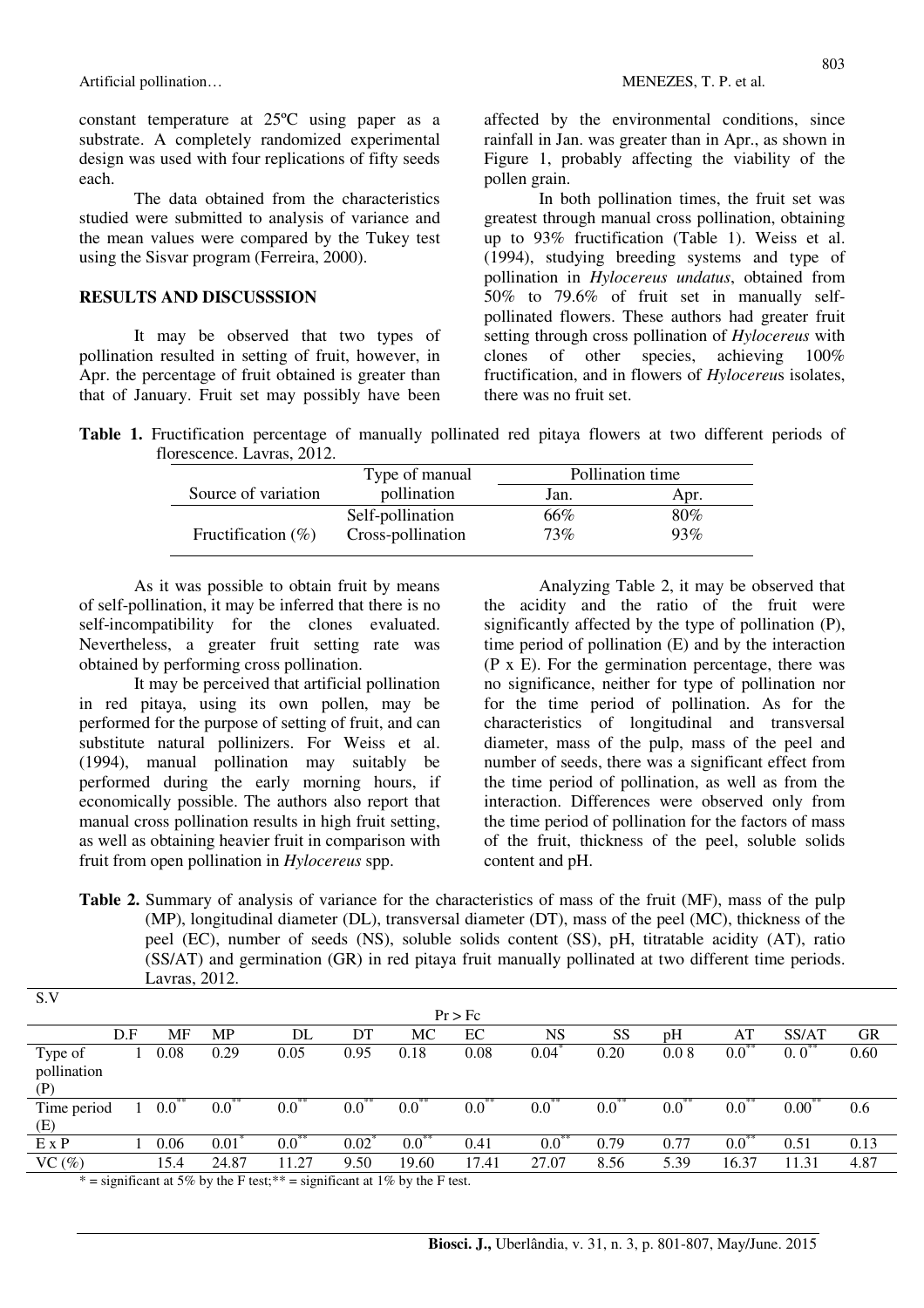Trought the Table 3, it is possible to observe differences in Jan. in the self-pollinating fruit in relation to the fruit from cross pollination for the characteristics of longitudinal diameter, mass of the fruit, mass of the pulp and number of seeds. The mean values obtained for these traits of 83.41 mm for longitudinal diameter, 213.12 g for mass of the fruit, 114.01 g for mass of the pulp, and 1402.27 for the number of seeds per fruit, are greater than those found for the fruit derived from manual cross pollination in this same time period. Therefore, it is possible to infer that the mass of the fruit, the mass of the pulp and the number of seeds per fruit have a positive correlation.

 Fruit pollinated in April differed only in relation to the mass of the peel, exhibiting on average 247.23g and 197.95 g (Table 3) for fruit from manual cross pollination and manual selfpollination respectively.

 Furthermore, in the same table, differences are seen in all the physical characteristics of the fruit assessed, with the mean values obtained being greater for the fruit pollinated in Apr., both for fruit from manual self-pollination and for fruit from manual cross pollination. These results indicate that the time period of pollination of the flowers has an influence on the physical attributes of the fruit.

**Table 3.** Physical characteristics related for longitudinal diameter (DL), transversal diameter (DT), mass of the fruit (MF), mass of the pulp (MP), mass of the peel (MC), thickness of the peel (EC) and number of seeds (NS) for red pitaya fruit resulting from two types of pollination and two time periods of pollination. Lavras, 2012.

|                         | Type of manual    |             | Time period of pollination |
|-------------------------|-------------------|-------------|----------------------------|
|                         | pollination       | Jan.        | Apr.                       |
| Longitudinal Diam.      | Self-pollination  | 83.41 a B   | 99.04 a A                  |
| (mm)                    | Cross pollination | 67.79 b B   | 102.44a A                  |
| Transversal Diam.       | Self-pollination  | 63.97 a B   | 84.01 a A                  |
| (mm)                    | Cross pollination | 58.78 a B   | 88.94 a A                  |
| Mass of the fruit $(g)$ | Self-pollination  | 213.12 a B  | 499.70 a A                 |
|                         | Cross pollination | 151.86 b B  | 501.46 a A                 |
| Mass of the peel $(g)$  | Self-pollination  | 99.11 a B   | 197.95 b A                 |
|                         | Cross pollination | 76.02 a B   | 247.23 a A                 |
| Mass of the pulp $(g)$  | Self-pollination  | 141.01 a B  | $263.08a$ A                |
|                         | Cross pollination | 61.39 b B   | 285.72 a A                 |
| Thickness of the peel   | Self-pollination  | $3.18a$ B   | 5.66 a<br>A                |
| (mm)                    | Cross pollination | 3.43 a B    | 6.33a<br>A                 |
| Number of seeds         | Self-pollination  | 1402.27 a B | 2885.85 a A                |
|                         | Cross pollination | 514.96 b B  | 3075.70 a A                |

Mean values followed by the same small letter in the column and same capital letter in the line do not differ among themselves by the Tukey test at 1% probability.

Silva et al. (2011), studying the quality of pitaya fruit according to the time period of pollination, also observed the effect of the time period on the characteristics of the fruit in relation to mass of the pulp, % of pulp, thickness of the peel, vitamin C and days to harvest, with the three last attributes being greater for flowers pollinated in Apr.

 The results found in the fruit of flowers pollinated in Apr. for the two types of pollination are greater than those obtained by Moreira et al. (2011) in red pitaya working with different types of organic fertilization, with the exception of pulp yield, which showed similar values.

 In relation to the number of seeds per fruit, differences are seen in relation to the time period of pollination of flowers, with the highest average amount of seed (3075.70) being observed in flowers pollinated in Apr., regardless of the type of pollination. Already in Jan., differences were seen in the number of seeds in relation to the type of pollination, with a greater value being observed in manually self-pollinated flowers (Table 3).

 Weiss et al. (1994), studying pollen viability in pitaya, observed that the maximum percentage of ovules that developed in seeds was 23% in *Selenicereus megalanthus*, while in *Hylocereus undatus* it was 90%. According to the authors, the low quantity of seeds found in *Selenicereus megalanthus* may be related to the viability and the germination of the pollen. In addition, they reported that a greater quantity of seeds and fruit weight may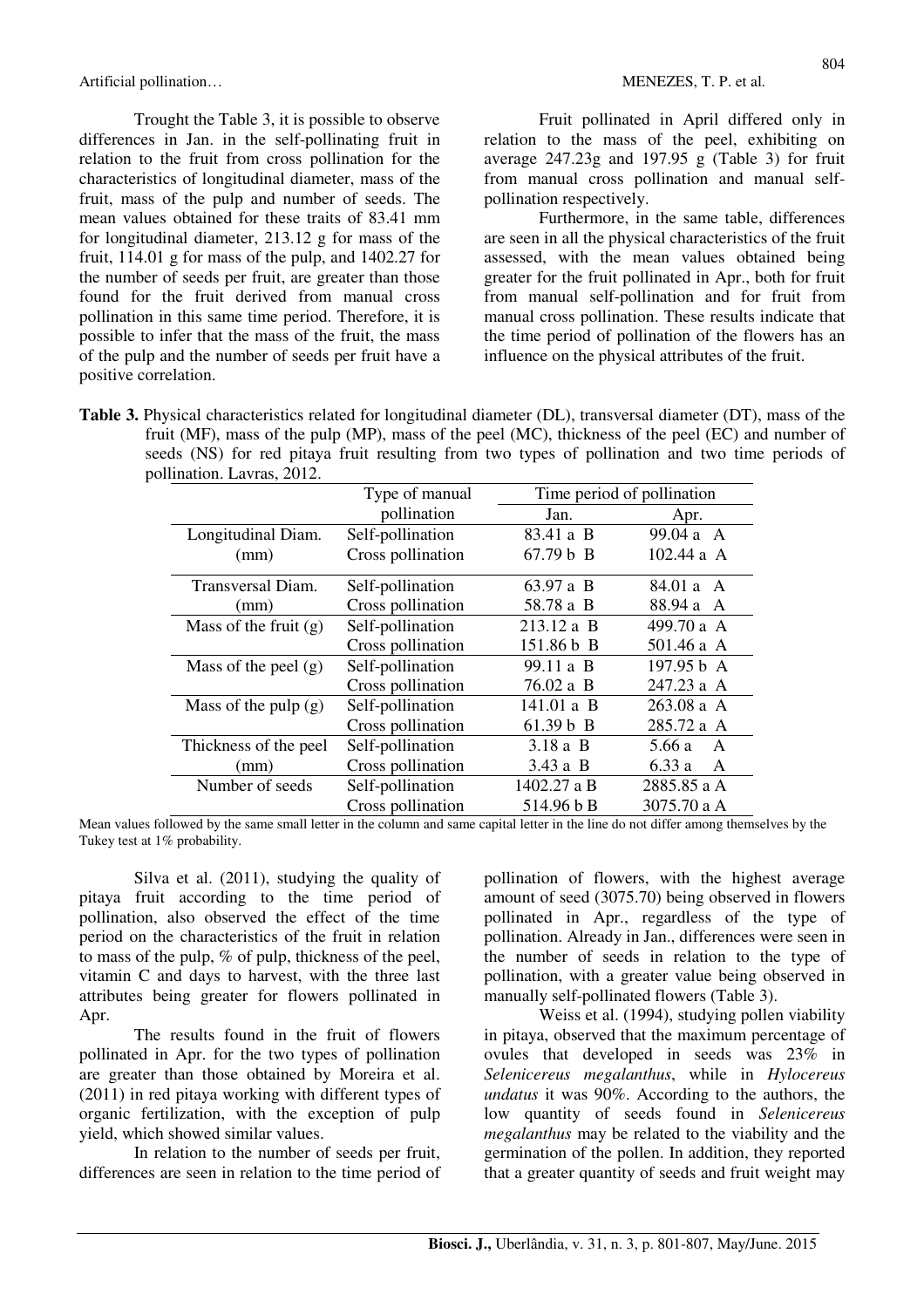have been obtained from pollination from highly viable pollen from other clones of *Selenicereus megalanthus* or another *Selenicereus* spp.

Cisneros et al. (2011), studying seed development in three species of *Hylocereus* report that *Hylocereus undatus* produces a relatively high number of viable seeds, around 3800 seeds per fruit on average. Mizrahi et al. (2004) report a greater mean number of seeds per fruit in *Hylocereus polyrhizus* (4744 seeds) in flowers pollinated with pollen from *Hylocereus undatus.*

Thus, the smaller quantity of seeds per fruit in January is possibly related to the viability of the pollen and the quantity of fertilized ovules, which consequently affected the size of the fruit obtained. Probably, the quantity of pollen deposited on the stigmas of the flowers also had an effect on fertilization of the ovules, affecting seed production.

 In relation to the chemical characteristics, it may be observed from Table 4 that both in Jan. and in Apr., the fruit obtained by manual self-pollination differs from the fruit of manual cross pollination in the characteristics of titratable acidity and ratio (SS/AT). The time period of pollination, for its part, affects all the chemical characteristics evaluated (SS, pH, AT, SS/AT) in both types of fruit, with greater soluble solids and titratable acidity values being found in flowers pollinated in Apr.

 In general, the fruit pollinated in Jan. had greater pH values  $(4.58 \text{ and } 4.47)$  and consequently less titratable acidity (0.16 and 0.22) for selfpollinating flowers and cross pollination respectively, since they are inverse characteristics. The soluble solids contents are greater when the flowers are pollinated in Apr., which provides a greater value in the ratio of the fruit, since this represents the ratio between SS/AT. The pH values, titratable acidity and ratio in this study are greater than those found by Silva et al. (2011), and the soluble solids contents are similar.

 Germination of the seeds was not affected by the type of fruit, or by the time period of pollination (Table 4), exhibiting high germinative power, up to a 98% germination rate. Thus, the two types of pollination, regardless of the time period, generate viable seeds. Lower values in germination of pitaya were found by Alves et al. (2011) using different substrates, obtaining 85% as the maximum of germinated seeds at 25ºC in a roll of paper.

|  | Table 4. Chemical characteristics related for soluble solids contents, pH, titratable acidity, ratio and |  |  |  |  |  |
|--|----------------------------------------------------------------------------------------------------------|--|--|--|--|--|
|  | germination percentage of pitaya fruit seeds resulting from two types of pollination and two time        |  |  |  |  |  |
|  | periods of pollination. Lavras, 2012.                                                                    |  |  |  |  |  |

|                           | Type of manual    | Time period of pollination |                     |  |
|---------------------------|-------------------|----------------------------|---------------------|--|
|                           | pollination       | Jan.                       | Apr.                |  |
| Soluble solids            | Self-pollination  | 11.72 a B                  | 13.74 a A           |  |
| contents $(SS)$           | Cross pollination | 12.08 a B                  | 14.28 a A           |  |
| pH                        | Self-pollination  | 4.58 a A                   | 4.12 a B            |  |
|                           | Cross pollination | 4.47 a A                   | $3.97$ a B          |  |
| <b>Titratable Acidity</b> | Self-pollination  | 0.16 b B                   | 0.34 <sub>b</sub> A |  |
| (AT)                      | Cross pollination | $0.22a$ B                  | $0.54$ a A          |  |
| Ratio (SS/AT)             | Self-pollination  | 78.17 a A                  | 45.01 a B           |  |
|                           | Cross pollination | 54.76 b A                  | 23.96 b B           |  |
| Germination $(\%)$        | Self-pollination  | 93.0 a A                   | 98.0 a A            |  |
|                           | Cross pollination | 98.0 a A                   | 95.50 a A           |  |

Mean values followed by the same small letter in the column and the same capital letter in the line do not differ among themselves by the Tukey test at 1% probability.

Silva et al. (2011), pollinating pitaya at different time periods of the year (Mar. and Apr.) report that the climatic conditions during development of the fruit affect its quality. Nomura et al. (2005) studying changes in the sugar and acid content in pitaya during development of the fruit observed that the fruit collected in the summer had lower soluble solids content than those collected in the fall. Thus, the differences found in the characteristics of the fruit in this study may be

related to environmental factors, since the pollinations were performed at different seasons of the year (summer and fall).

#### **CONCLUSIONS**

Artificial pollination in pitaia is an alternative for areas where natural pollinators are scarce.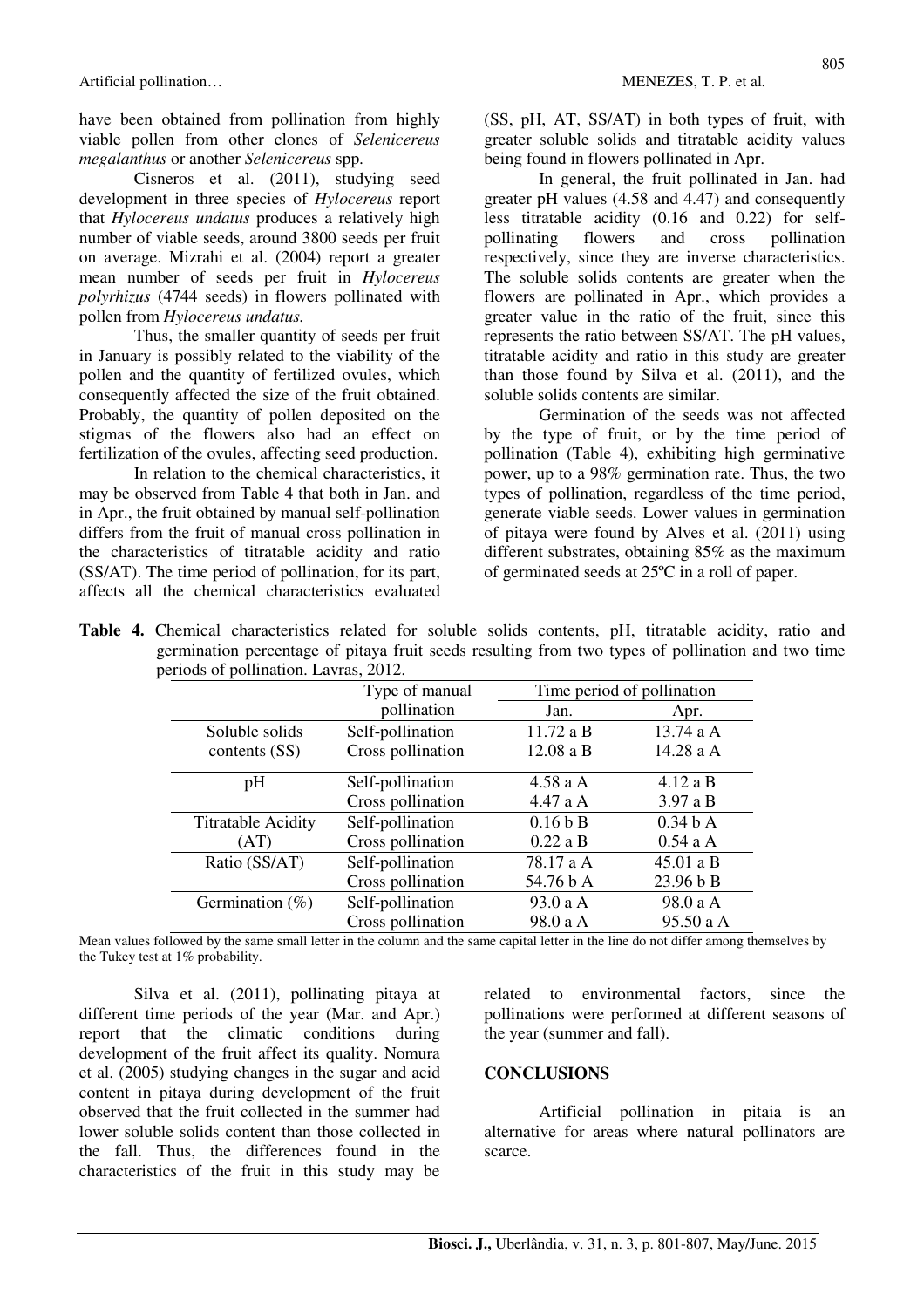Artificial pollination… and the contract of the contract of the MENEZES, T. P. et al.

The time period of pollination affects the physical and chemical characteristics of the fruit, as well as the type of manual pollination used (selfpollination and cross pollination), but does not affect the germination of pitaya seeds.

#### **ACKNOWLEDGMENTS**

The authors would you like to say thank you to CNPq, CAPES and FAPEMIG for the financial support and for the scholarship.

**RESUMO:** Nativa das Américas, a pitaia é atualmente uma frutífera em expansão no mercado nacional e internacional, sendo uma alternativa de renda aos pequenos e grandes produtores. Como alguns estudos demonstram a ineficiência de polinizadores naturais na frutificação da pitaia, realizou-se este trabalho objetivando-se estudar a eficiência da autopolinização manual e da polinização manual cruzada em *Hylocereus undatus*, em duas épocas. O experimento foi instalado no pomar da Universidade Federal de Lavras, em delineamento inteiramente casualizado, em esquema fatorial 2 x 2 (dois tipo de polinização e duas épocas de florescimento), com 15 repetições, sendo um flor por repetição. As flores foram ensacadas, emasculadas e polinizadas manualmente. Foram avaliadas a percentagem de pegamento dos frutos, diâmetro longitudinal e transversal dos frutos, massa de fruto, polpa e casca, espessura de casca, teores de sólidos solúveis, pH, acidez titulável, ratio (sólidos solúveis:acidez titulável), número de sementes por fruto e germinação das sementes. Concluiu-se que a polinização em pitaia vermelha com o próprio pólen permite a frutificação. Flores polinizadas em abril resultam em frutos com características físicas superiores aos frutos gerados em janeiro.

**PALAVRAS-CHAVE:** Polinização cruzada. *Hylocereus undatus* (Haw.) Britton & Rose. Melhoramento vegetal. Autopolinização.

#### **REFERENCES**

Andrade, R. A. de.; Oliveira, I. V. M.; Martins, A. B. G. 2005. Influência da condição e período de armazenamento na germinação de sementes de pitaya-vermelha. **Revista Brasileira de Fruticultura**, v. 27, p.168-170. http://dx.doi.org/10.1590/S0100-29452005000100044

Alves, C. Z.; Godoy, A. R.; Correa, L. de. S. 2011. Adequação da metodologia para o teste de germinação de sementes de pitaia vermelha. **Ciência Rural**, v. 41, p. 779-784. http://dx.doi.org/10.1590/S0103- 84782011005000051

Canto, A. R. 1993. **El cultivo de pitahaya en Yucatan***.* Gobierno Del Estado de Yucatan: Universidad Autônoma Chapingo, 53p.

Cisneros, A.; Garcia, R. B.; Tel-Zur, N. 2011. Ovule morphology, embryogenesis and seed development in three *Hylocereus* species (*Cactaceae*). **Flora,** v. 206, p. 1076– 1084. http://dx.doi.org/10.1016/j.flora.2011.07.013

Gunasena, H. P. M.; Pushpakumara, D. K. N. G.; Kariyawasam, M. 2007. Dragon fruit (*Hylocerus undatus* (Haw.) Britton and Rose). *In:* Pushpakumara, D. K. N. G.; Gunasena, H. P. M.; Singh, V. P. **Underutilized fruit trees in Sri Lanka.** World Agroforestry Centre, South Asia Office; New Delhi, India, 2007. cap.4, p. 110-142.

Le Bellec F (2004) Pollinisation et fecundation de *Hylocereus undatus* et de *H. costaricensis* à I'île de la Réunion. **Fruits,** v. 59, p. 411-422. http://dx.doi.org/10.1051/fruits:2005003

Le Bellec, F.; Vaillant, F.; Inbert, E. 2006. Pitahaya (*Hylocereus* spp.): a new crop, a market with a future. **Fruits,** v. 61, p. 237-250. http://dx.doi.org/10.1051/fruits:2006021

Marques, V. B.; Amato, R. A.; Ramos, J. D.; Araujo, N. A. de.; Silva, F. O. dos. R. 2011. Fenologia reprodutiva de pitaia vermelha no município de Lavras, MG**. Ciência Rural,** v. 41, p. 984-987. http://dx.doi.org/10.1590/S0103-84782011005000071